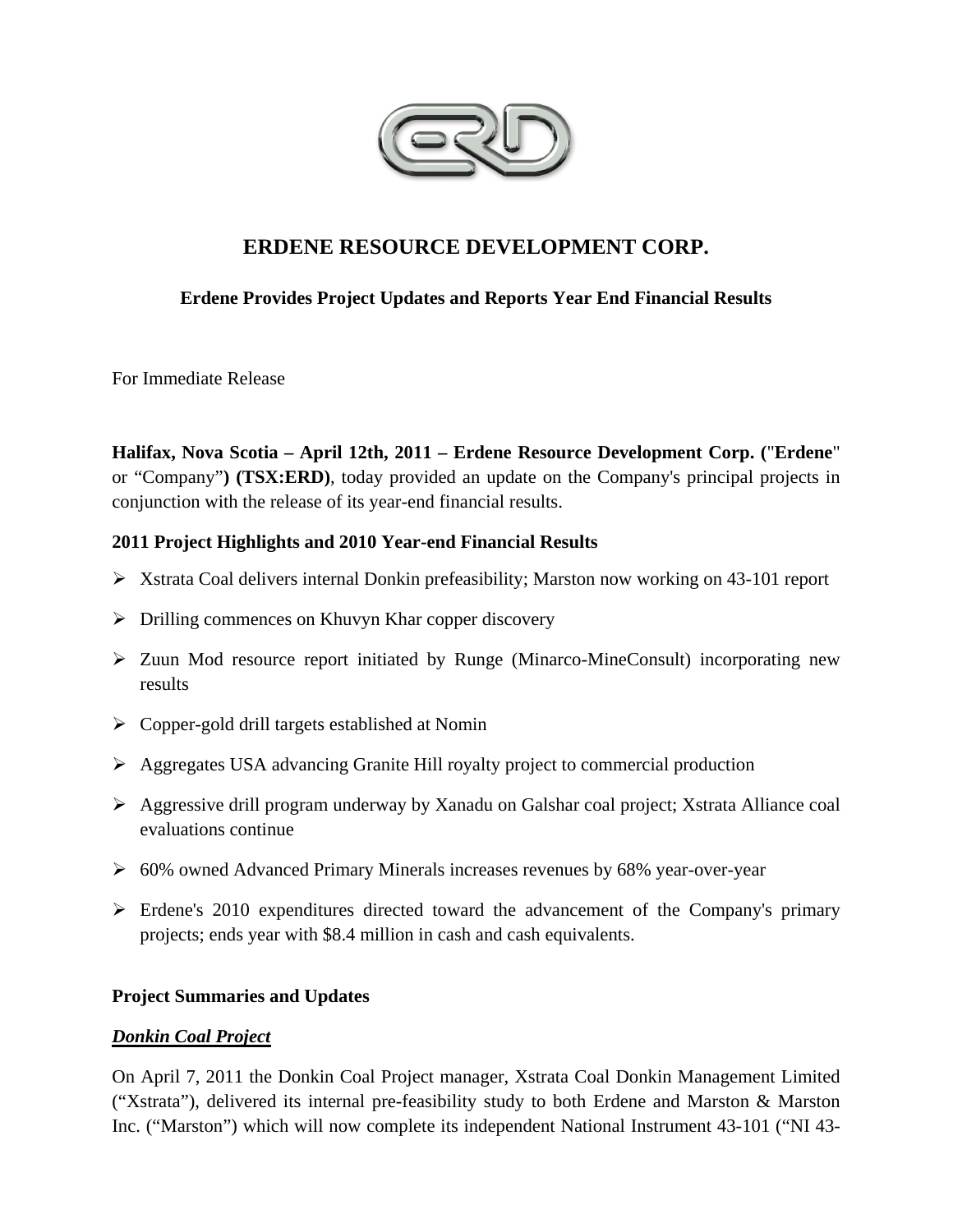101") compliant report. Xstrata's internal pre-feasibility study was delayed to allow for a revised mine plan which now includes development of both the Hub and Harbour coal seams. Under the revised scenario, production will include both washed thermal coal (25%) and metallurgical product (75%). A further project update will be provided upon release of the NI 43-101 compliant report now being completed by Marston.

Erdene has a 25% interest in the Donkin Coal Project, located on Cape Breton Island, Nova Scotia with joint-venture partner and project manager, Xstrata Coal Canada. The deposit is accessed by 3.5-kilometre twin access tunnels and is strategically located proximal to deep water with ready access to some of the world's major shipping routes. The resource includes 227 million metric tonnes ("Mt") of Indicated and 254Mt of Inferred high volatile-A bituminous (12,000-14,000 BTU/lb) coal. The processed Donkin coal also has many excellent coking coal properties including low ash, low phosphorus, high CSN (crucible swell number) and high fluidity. At full production, the Donkin Coal Project is expected to utilize four continuous miners added incrementally over the first 18 months of production. In addition, a coal wash plant will be built on site and it is proposed that coal will be transported from the mine site using a barge to ship system or by rail to Sydney Harbour. Under the revised development plan, the Donkin Coal Project is projected to produce approximately 2.75 million tonnes per annum of washed, export-grade metallurgical and thermal coal at full production, pending receipt of all government approvals.

# *Zuun Mod Molybdenum Project*

Following the recent drilling results indicating higher molybdenum and copper grades in the South Racetrack deposit (see press release dated February 17, 2011), a new NI 43-101 compliant resource estimate is now being completed by Minarco MineConsult. Anticipated to be delivered during the second quarter, this new resource estimate and the recommended follow-up will be the basis for the next stage of development at Zuun Mod.

The Zuun Mod deposit currently contains a NI 43-101 compliant resource of 215 million pounds ("Mlbs") of molybdenum in the Measured and Indicated ("M&I") category, grading 0.054% Mo, and a further 208Mlbs in the Inferred category grading 0.051% Mo, making it one of the largest undeveloped molybdenum-copper deposits in the Asia region. Within this envelope of 0.05% Mo mineralization (0.04% Mo cut-off grade ("cog")), are higher grade zones averaging approximately 0.07% Mo (0.06% Mo cog) totaling 69Mlbs of molybdenum in the M&I category and 44Mlbs of molybdenum in the Inferred category with similar copper grades.

In late 2010, the Zuun Mod molybdenum-copper deposit was officially registered by the Mongolian Minerals Resource Council, a prerequisite for applying for a Mining License. In early March 2011, the Corporation applied for a mining license totaling 6,456.8 hectares, a reduction from the current 30,650 hectare exploration license. The issuance of the mining license is pending approval of the Mineral Resource Authority of Mongolia. Under the Minerals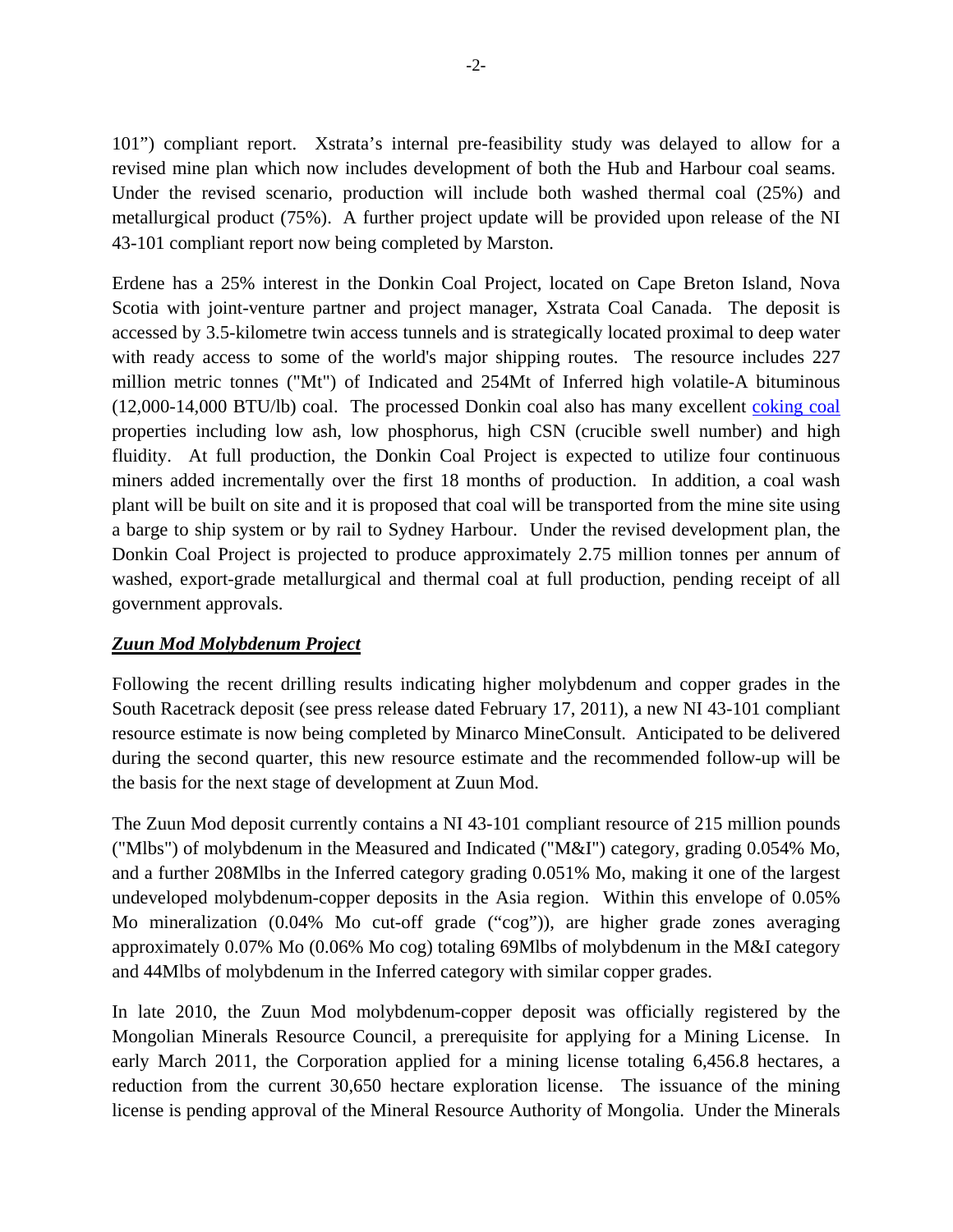Law of Mongolia the initial term for a mining license is 30 years with an option for two 20-year extensions.

Ongoing work on the Zuun Mod molybdenum-copper project has included engineering studies, hydro-geologic drilling to identify a source for process water, a preliminary geotechnical review, a marketing study, a 3D data compilation project and additional geophysical surveys. The Corporation's independent technical consultants, Minarco MineConsult, have carried out work on a pit optimization study designed to assess various mine scheduling scenarios for a range of production profiles and molybdenum revenue rates. This study will provide high level production scheduling, a review of operating and capital costs, and economic modeling and will be used to determine the parameters of additional pre-feasibility level studies to be carried out in 2011.

# *Khuvyn Khar Copper Project*

Drilling commenced on April 5, 2011 at the Khuvyn Khar porphyry copper project as part of a 4,000 metre exploration program. The program will include eight to ten holes, testing geophysical and geochemical targets in the vicinity of drill hole ZMD-121. Located approximately 2.2 kilometres northwest of the main Zuun Mod molybdenum-copper deposit, ZMD-121 intersected a monzonite hosted breccia zone within a series of porphyritic volcanic lithologies. The zone returned 34 metres of 1.3% copper and 9.24 g/t silver from 308 to 342 metres. This mineralized zone included a 10 metre section of 3.1% copper and 22.2 g/t silver (maximum value for 2-metre samples was 4.1% copper and 27 g/t silver).

# *Nomin Copper-Gold Prospect*

A geophysical program over the Nomin copper-gold prospect was successful in identifying drill targets including anomalies coincident with the areas of mineralization on surface. The program included 200 line-kilometres of magnetic survey over 19.5 square kilometres and a five-line, 15 kilometre pole-dipole induced polarization survey. The Nomin copper-gold prospect is a new, previously undocumented mineral occurrence in south-western Mongolia. The prospect includes ancient workings (shallow pits) and samples from these pits returned an average of 2.2% copper and 1.7g/t gold from several samples taken over a strike length of 250 metres. Several other mineral occurrences have been found on this property including a second similar occurrence, 1.2 kilometres south-southwest of the main occurrence which returned assays of 1.6% copper and 1.15g/t gold. The mineralization is hosted in Palaeozoic intermediate to felsic volcanics and intrusive units within the Southwest Gobi Island Arc Terrane. It is anticipated that the target will be drill tested during the second quarter.

# *Coal Projects in Mongolia*

Erdene is involved in a comprehensive coal generative and acquisition program in Mongolia that evaluates numerous prospective metallurgical and high-quality thermal coal deposits. The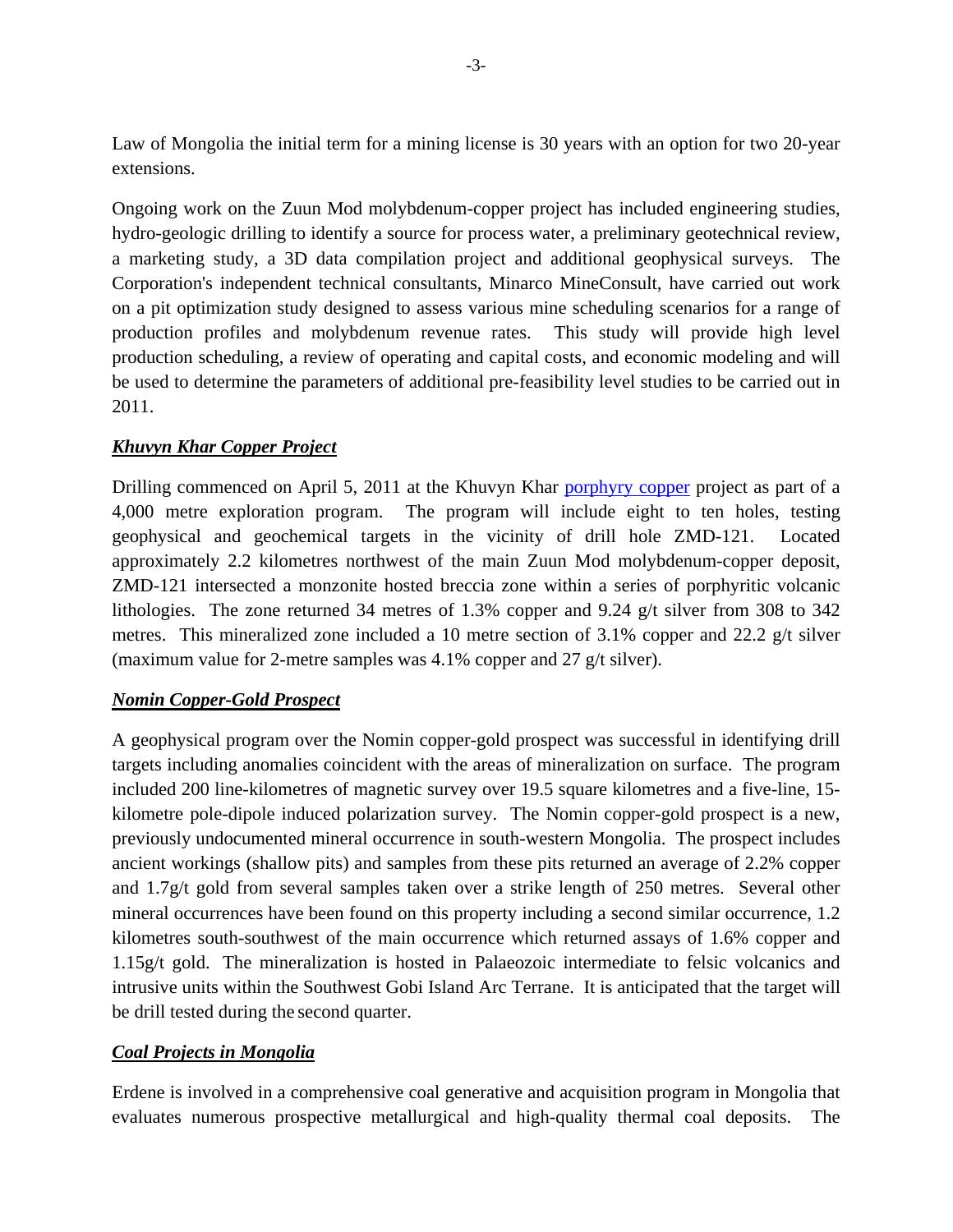program is being fully funded by the Company's partner, Xstrata Coal, with whom it is coordinating operations. During 2010, Erdene conducted numerous property evaluations and exploration in the Zarman basin with the project reaching the drill-tested stage. Erdene will continue property evaluation work on the Zarman properties and will seek to identify and secure high-quality, large-tonnage coal deposits.

On March  $8<sup>th</sup>$ , 2011 Xanadu Mines Ltd. commenced an extensive drilling programme at its Galshar coal project in South East Mongolia, 250km South East of Ulaanbaatar. As announced previously, Galshar has a coal exploration target on the area and the aim of the current drilling programme is to enhance and extend that target into a JORC code compliant resource. Erdene holds a royalty interest from any coal mined from the property.

# *Granite Hill Aggregate Project*

Erdene's Granite Hill project (also known as the "Sparta Quarry") is a former producing granite aggregate quarry in central Georgia. Erdene owns the 342-acre property, which holds in excess of a 120 million-ton resource and is situated on an existing rail line allowing for market penetration throughout the south eastern United States. The quarry is currently being developed by Aggregates USA (Sparta), LLC, ("AUSA"), a major construction materials producer, which is responsible for fully funding all capital and operating costs for the project. Erdene will receive an industry competitive royalty on sales from the quarry. Commercial production is anticipated in the first quarter of 2012 but could begin as early as the fourth quarter of 2011. AUSA's quarry development plan provides for an estimated start-up production rate of one million tons of granite aggregate per year, with a design capacity of up to 2.5 million tons. Based on current production projections, the Granite Hill project will have an estimated lifespan in excess of 30 years.

# *Advanced Primary Minerals Corp.*

Erdene controls 60% of TSX-V listed Advanced Primary Minerals Corporation ("APM") which reported clay sales of \$526,593 (2009 - \$167,957) from its operations in Dearing, Georgia for the year ended December 31, 2010. APM continues to build on its customer base through sales and customer trials in the manufacture of value-added products for the ceramics, paint and paper industries. APM's goal is to be North America's leading specialized primary kaolin producer with its unique, high quality primary clay deposits and modern processing facility focussing on small to moderate-volume opportunities and high-margin specialty products.

# **Year End Financial Results Summary**

Erdene's year end 2010 financial statements and Management's Discussion and Analysis were filed with regulatory authorities on March 31, 2011 and are available on the Company's website at www.erdene.com and on SEDAR at www.sedar.com.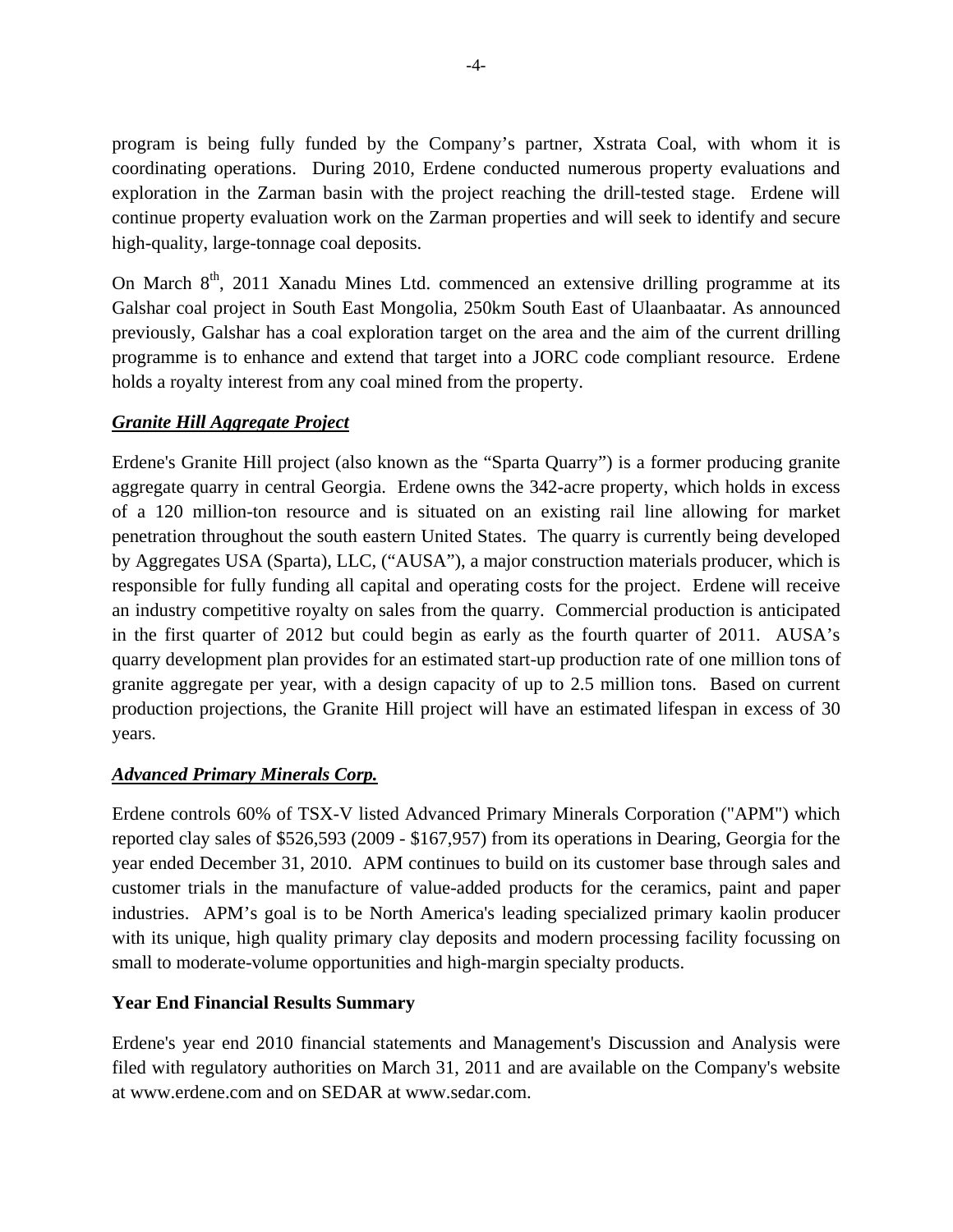For the 12 months ended December 31, 2010, exploration and operating expenses amounted to \$2,763,595, compared to \$2,386,308 in fiscal 2009. Including deferred expenditures and excluding partner recoveries, exploration and operating expenses were \$6,884,928 for 2010 and \$6,039,987 in 2009.

Expenditures were primarily directed toward the continued advancement of the Company's core projects: the Donkin Coal Project and the Zuun Mod molybdenum-copper project. Specifically, expenditures by project were as follows:

- Zuun Mod: \$1,562,205 for the 12 months ended December 31, 2010 (2009 \$876,619).
- Donkin: \$1,099,027 for the 12 months ended December 31, 2010 (2009 \$834,576).
- Coal exploration in Mongolia funded by Xstrata Coal: \$1,436,861 for the 12 months ended December 31, 2010 (2009 – \$759,161).

Combined administrative expenses, including those of its controlled subsidiary APM, totalled \$2,707,779 for 2010 (including \$698,106 in non-cash stock based compensation and \$43,361 in depreciation), compared to \$2,040,955 in 2009 (including \$184,398 in non-cash stock based compensation and \$52,997 in depreciation).

The Company recorded a loss of \$3,567,559, or \$0.04 per share, in fiscal 2010 compared with a loss of \$2,177,057, or \$0.02 per share, in fiscal 2009. At December 31, 2010, Erdene had approximately \$8.3 million in working capital, including that of its controlled subsidiary APM, compared to \$14.0 million at December 31, 2009.

# **About Erdene**

Erdene Resource Development Corp. is a diversified resource company with multiple projects at various stages of development from exploration to production; all projects are focused on highgrowth commodities. Erdene has a current working capital position of approximately \$7.1 million, including that of its controlled subsidiary Advanced Primary Minerals Corp., with 90,313,377 common shares issued and outstanding and a fully diluted position of 97,841,377 common shares.

# **Qualified Person**

J.C. (Chris) Cowan, P. Eng. (Ontario) is a Qualified Person as that term is defined in National Instrument 43-101 and has reviewed and approved the technical information contained in this news release. Sample analyses have been carried out at SGS Laboratory in Ulaanbaatar, Mongolia. In addition to internal checks by SGS Laboratory, the company incorporates a QA/QC sample protocol utilizing prepared standards, blanks and duplicates.